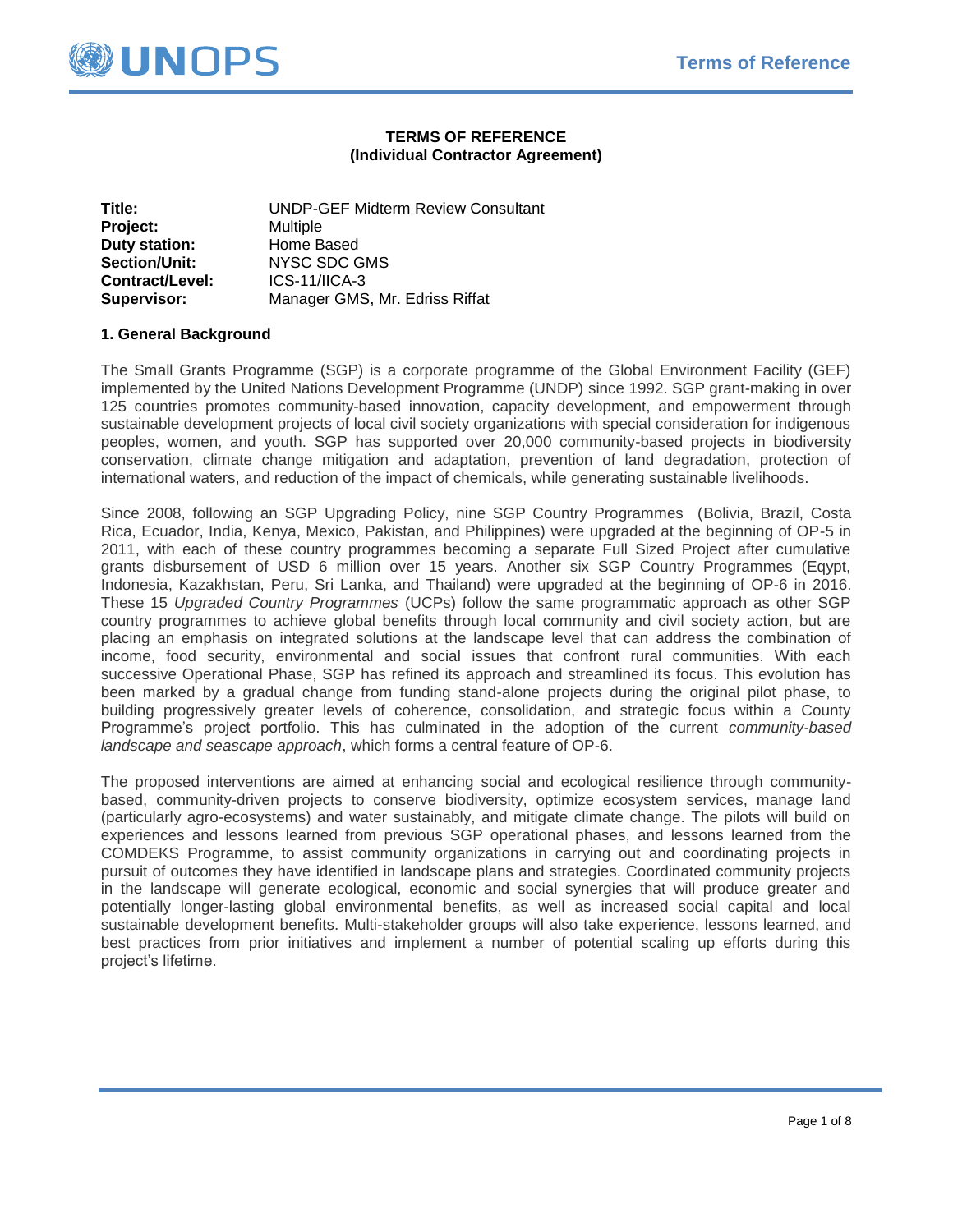

# **2. Purpose and Scope of Assignment**

The MTR will assess progress towards the achievement of the project objectives and outcomes as specified in the Project Document, and assess early signs of project success or failure with the goal of identifying the necessary changes to be made in order to set the project on-track to achieve its intended results. The MTR will also review the project's strategy and its risks to sustainability.

The successful candidates will be assigned to conduct MTRs in the following SGP Country Programmes: Bolivia, Egypt, Kenya, Kazakhstan, Mexico, Peru, and Sri Lanka.

The MTR must provide evidence based information that is credible, reliable and useful. The MTR consultant will review all relevant sources of information including documents prepared during the preparation phase (i.e. PIF, UNDP Initiation Plan, UNDP Environmental & Social Safeguard Policy, the Project Document, project reports including Annual Project Review/PIRs, project budget revisions, lesson learned reports, national strategic and legal documents, and any other materials that the team considers useful for this evidence-based review). The MTR consultant will review the baseline GEF focal area Tracking Tool submitted to the GEF at CEO endorsement, and the midterm GEF focal area Tracking Tool that must be completed before the MTR field mission begins.

The MTR consultant is expected to follow a collaborative and participatory approach ensuring close engagement with the Project Team, government counterparts (the GEF Operational Focal Point), the UNDP Country Office(s), UNDP-GEF Regional Technical Advisers, and other key stakeholders.

Engagement of stakeholders is vital to a successful MTR. Stakeholder involvement should include interviews with stakeholders who have project responsibilities, including but not limited to executing agencies, senior officials and task team/component leaders, key experts and consultants in the subject area, Project Board, project stakeholders, academia, local government and CSOs, etc. Additionally, the MTR consultant is expected to conduct field missions to SGP project sites.

# **3. Monitoring and Progress Controls**

The MTR consultant will assess the following four categories of project progress. See the Guidance For Conducting Midterm Reviews of UNDP-Supported, GEF-Financed Projects for extended descriptions. Further guidance on specific questions to be addressed will provided at the beginning of the assignment.

# **i. Project Strategy**

#### Project design:

- Review the problem addressed by the project and the underlying assumptions. Review the effect of any incorrect assumptions or changes to the context to achieving the project results as outlined in the Project Document.
- Review the relevance of the project strategy and assess whether it provides the most effective route towards expected/intended results. Were lessons from other relevant projects properly incorporated into the project design?
- Review how the project addresses country priorities. Review country ownership. Was the project concept in line with the national sector development priorities and plans of the country (or of participating countries in the case of multi-country projects)?
- Review decision-making processes: were perspectives of those who would be affected by project decisions, those who could affect the outcomes, and those who could contribute information or other resources to the process, taken into account during project design processes?
- Review the extent to which relevant gender issues were raised in the project design. See Annex 9 of Guidance For Conducting Midterm Reviews of UNDP-Supported, GEF-Financed Projects for further guidelines.
- If there are major areas of concern, recommend areas for improvement.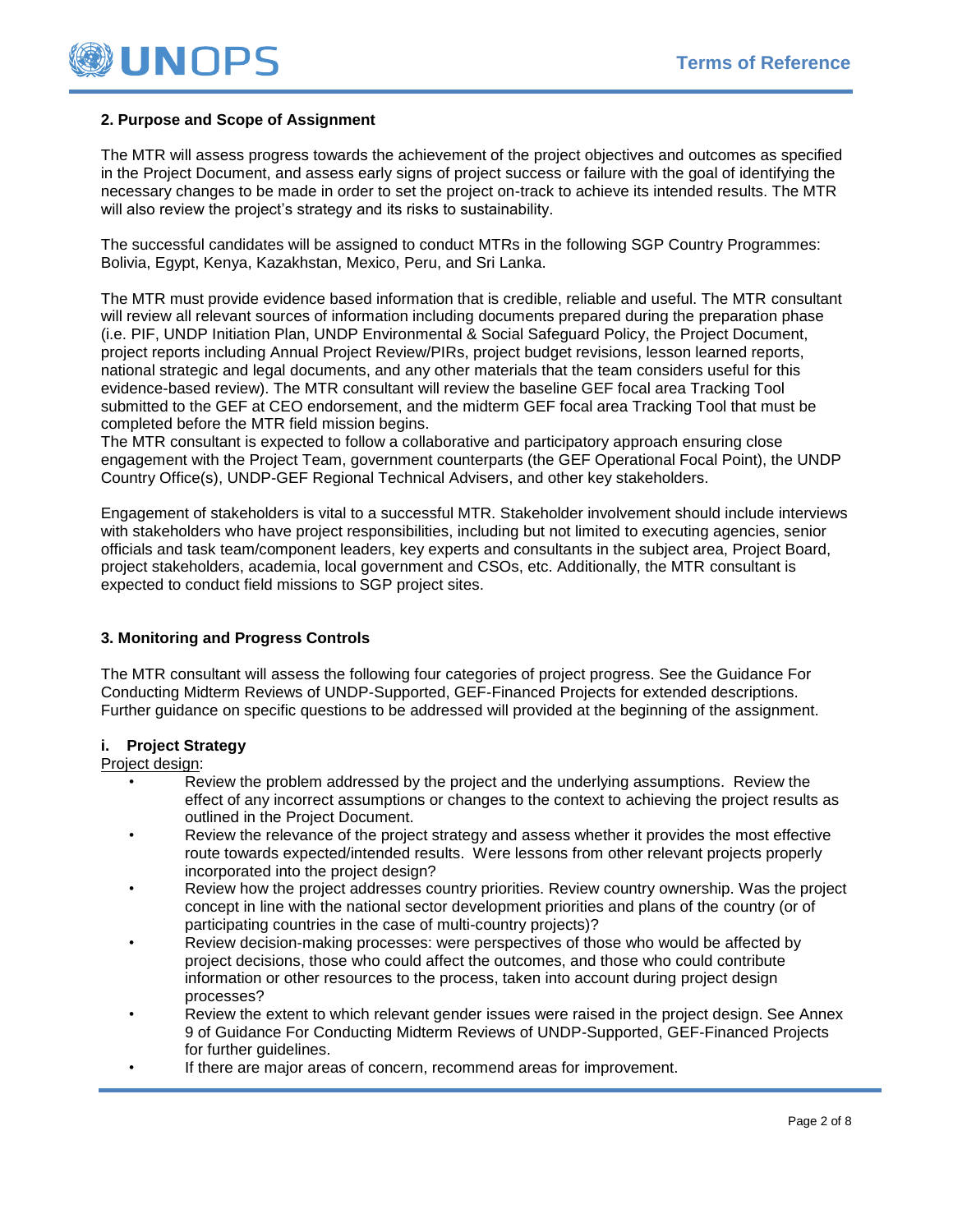

# Results Framework/Logframe:

- Undertake a critical analysis of the project's logframe indicators and targets, assess how "SMART" the midterm and end-of-project targets are (Specific, Measurable, Attainable, Relevant, Time-bound), and suggest specific amendments/revisions to the targets and indicators as necessary.
- Are the project's objectives and outcomes or components clear, practical, and feasible within its time frame?
- Examine if progress so far has led to, or could in the future catalyse beneficial development effects (i.e. income generation, gender equality and women's empowerment, improved governance etc...) that should be included in the project results framework and monitored on an annual basis.
- Ensure broader development and gender aspects of the project are being monitored effectively. Develop and recommend SMART 'development' indicators, including sex-disaggregated indicators and indicators that capture development benefits.

# **ii. Progress Towards Results**

### Progress Towards Outcomes Analysis:

• Review the logframe indicators against progress made towards the end-of-project targets using the Progress Towards Results Matrix and following the Guidance For Conducting Midterm Reviews of UNDP-Supported, GEF-Financed Projects; colour code progress in a "traffic light system" based on the level of progress achieved; assign a rating on progress for each outcome; make recommendations from the areas marked as "Not on target to be achieved" (red).

In addition to the progress towards outcomes analysis:

- Compare and analyse the GEF Tracking Tool at the Baseline with the one completed right before the Midterm Review.
- Identify remaining barriers to achieving the project objective in the remainder of the project.
- By reviewing the aspects of the project that have already been successful, identify ways in which the project can further expand these benefits.

# **iii. Project Implementation and Adaptive Management**

Management Arrangements:

- Review overall effectiveness of project management as outlined in the Project Document. Have changes been made and are they effective? Are responsibilities and reporting lines clear? Is decision-making transparent and undertaken in a timely manner? Recommend areas for improvement.
- Review the quality of execution of the Executing Agency/Implementing Partner(s) and recommend areas for improvement.
- Review the quality of support provided by the GEF Partner Agency (UNDP) and recommend areas for improvement.

#### Work Planning:

- Review any delays in project start-up and implementation, identify the causes and examine if they have been resolved.
- Are work-planning processes results-based? If not, suggest ways to re-orientate work planning to focus on results?
- Examine the use of the project's results framework/ logframe as a management tool and review any changes made to it since project start.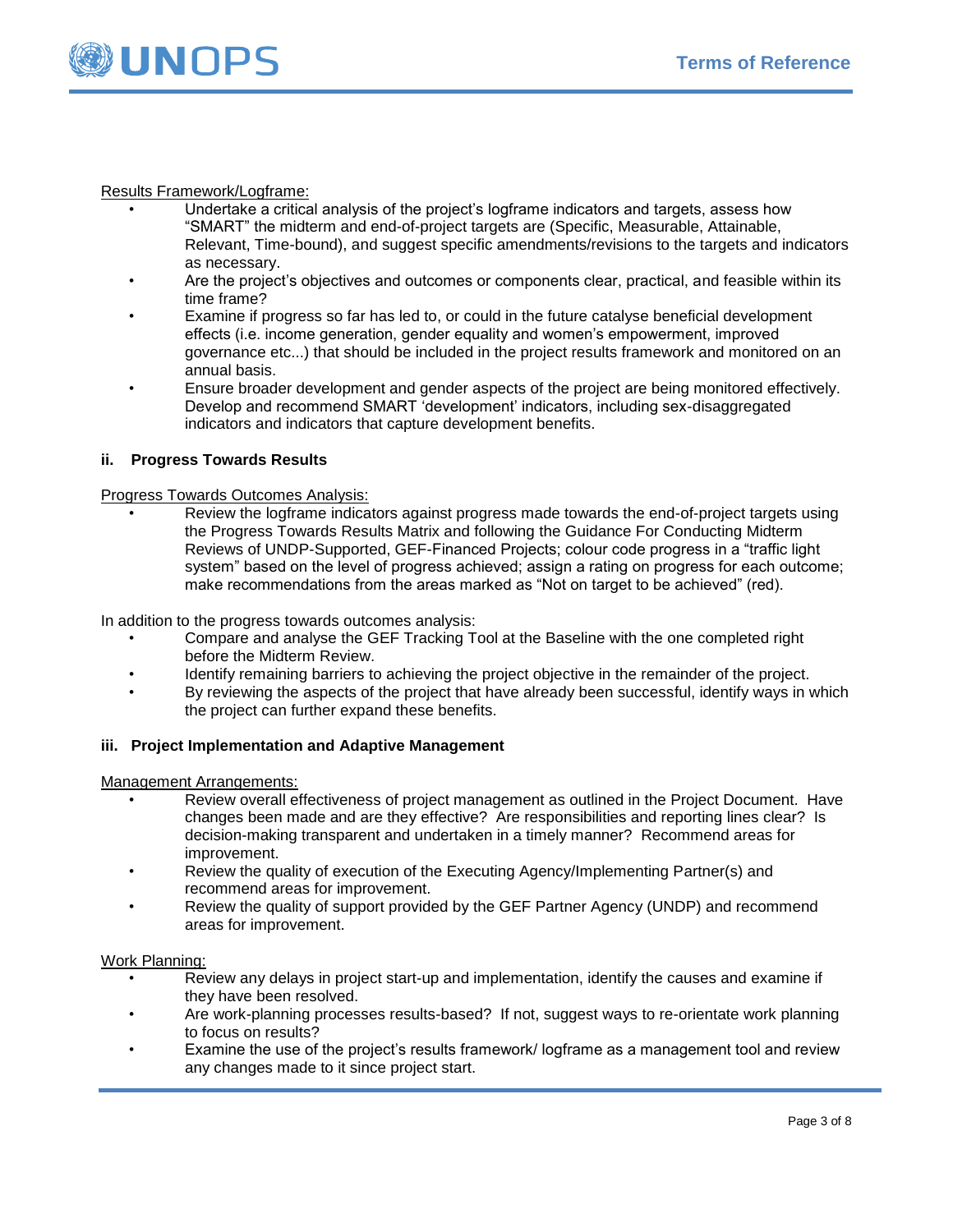

Finance and co-finance:

- Consider the financial management of the project, with specific reference to the costeffectiveness of interventions.
- Review the changes to fund allocations as a result of budget revisions and assess the appropriateness and relevance of such revisions.
- Does the project have the appropriate financial controls, including reporting and planning, that allow management to make informed decisions regarding the budget and allow for timely flow of funds?
- Informed by the co-financing monitoring table to be filled out, provide commentary on cofinancing: is co-financing being used strategically to help the objectives of the project? Is the Project Team meeting with all co-financing partners regularly in order to align financing priorities and annual work plans?

# Project-level Monitoring and Evaluation Systems:

- Review the monitoring tools currently being used: Do they provide the necessary information? Do they involve key partners? Are they aligned or mainstreamed with national systems? Do they use existing information? Are they efficient? Are they cost-effective? Are additional tools required? How could they be made more participatory and inclusive?
- Examine the financial management of the project monitoring and evaluation budget. Are sufficient resources being allocated to monitoring and evaluation? Are these resources being allocated effectively?

# Stakeholder Engagement:

- Project management: Has the project developed and leveraged the necessary and appropriate partnerships with direct and tangential stakeholders?
- Participation and country-driven processes: Do local and national government stakeholders support the objectives of the project? Do they continue to have an active role in project decisionmaking that supports efficient and effective project implementation?
- Participation and public awareness: To what extent has stakeholder involvement and public awareness contributed to the progress towards achievement of project objectives?

#### Reporting:

- Assess how adaptive management changes have been reported by the project management and shared with the Project Board.
- Assess how well the Project Team and partners undertake and fulfil GEF reporting requirements (i.e. how have they addressed poorly-rated PIRs, if applicable?)
- Assess how lessons derived from the adaptive management process have been documented, shared with key partners and internalized by partners.

# Communications:

- Review internal project communication with stakeholders: Is communication regular and effective? Are there key stakeholders left out of communication? Are there feedback mechanisms when communication is received? Does this communication with stakeholders contribute to their awareness of project outcomes and activities and investment in the sustainability of project results?
- Review external project communication: Are proper means of communication established or being established to express the project progress and intended impact to the public (is there a web presence, for example? Or did the project implement appropriate outreach and public awareness campaigns?)
- For reporting purposes, write one half-page paragraph that summarizes the project's progress towards results in terms of contribution to sustainable development benefits, as well as global environmental benefits.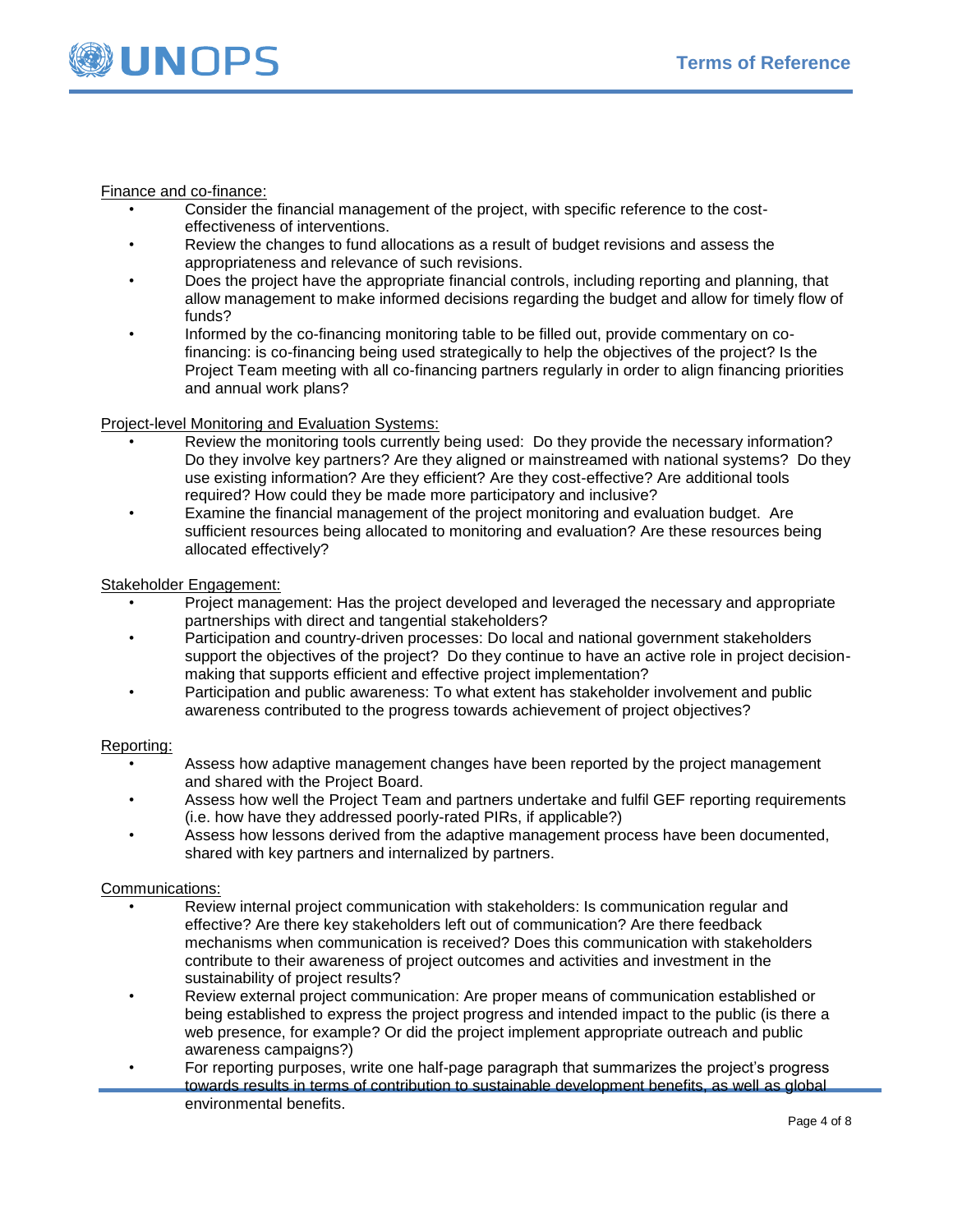

## **iv. Sustainability**

- Validate whether the risks identified in the Project Document, Annual Project Review/PIRs and the ATLAS Risk Management Module are the most important and whether the risk ratings applied are appropriate and up to date. If not, explain why.
- In addition, assess the following risks to sustainability:

Financial risks to sustainability:

• What is the likelihood of financial and economic resources not being available once the GEF assistance ends (consider potential resources can be from multiple sources, such as the public and private sectors, income generating activities, and other funding that will be adequate financial resources for sustaining project's outcomes)?

#### Socio-economic risks to sustainability:

• Are there any social or political risks that may jeopardize sustainability of project outcomes? What is the risk that the level of stakeholder ownership (including ownership by governments and other key stakeholders) will be insufficient to allow for the project outcomes/benefits to be sustained? Do the various key stakeholders see that it is in their interest that the project benefits continue to flow? Is there sufficient public / stakeholder awareness in support of the long term objectives of the project? Are lessons learned being documented by the Project Team on a continual basis and shared/ transferred to appropriate parties who could learn from the project and potentially replicate and/or scale it in the future?

#### Institutional Framework and Governance risks to sustainability:

• Do the legal frameworks, policies, governance structures and processes pose risks that may jeopardize sustenance of project benefits? While assessing this parameter, also consider if the required systems/ mechanisms for accountability, transparency, and technical knowledge transfer are in place.

Environmental risks to sustainability:

• Are there any environmental risks that may jeopardize sustenance of project outcomes?

#### **Conclusions & Recommendations**

The MTR consultant will include a section of the report setting out the MTR's evidence-based conclusions, in light of the findings.

Recommendations should be succinct suggestions for critical intervention that are specific, measurable, achievable, and relevant. A recommendation table should be put in the report's executive summary. See the *Guidance For Conducting Midterm Reviews of UNDP-Supported, GEF-Financed Projects* for guidance on a recommendation table.

The MTR consultant should make no more than 15 recommendations total.

#### **Ratings**

The MTR consultant will include its ratings of the project's results and brief descriptions of the associated achievements in a MTR Ratings & Achievement Summary Table in the Executive Summary of the MTR report.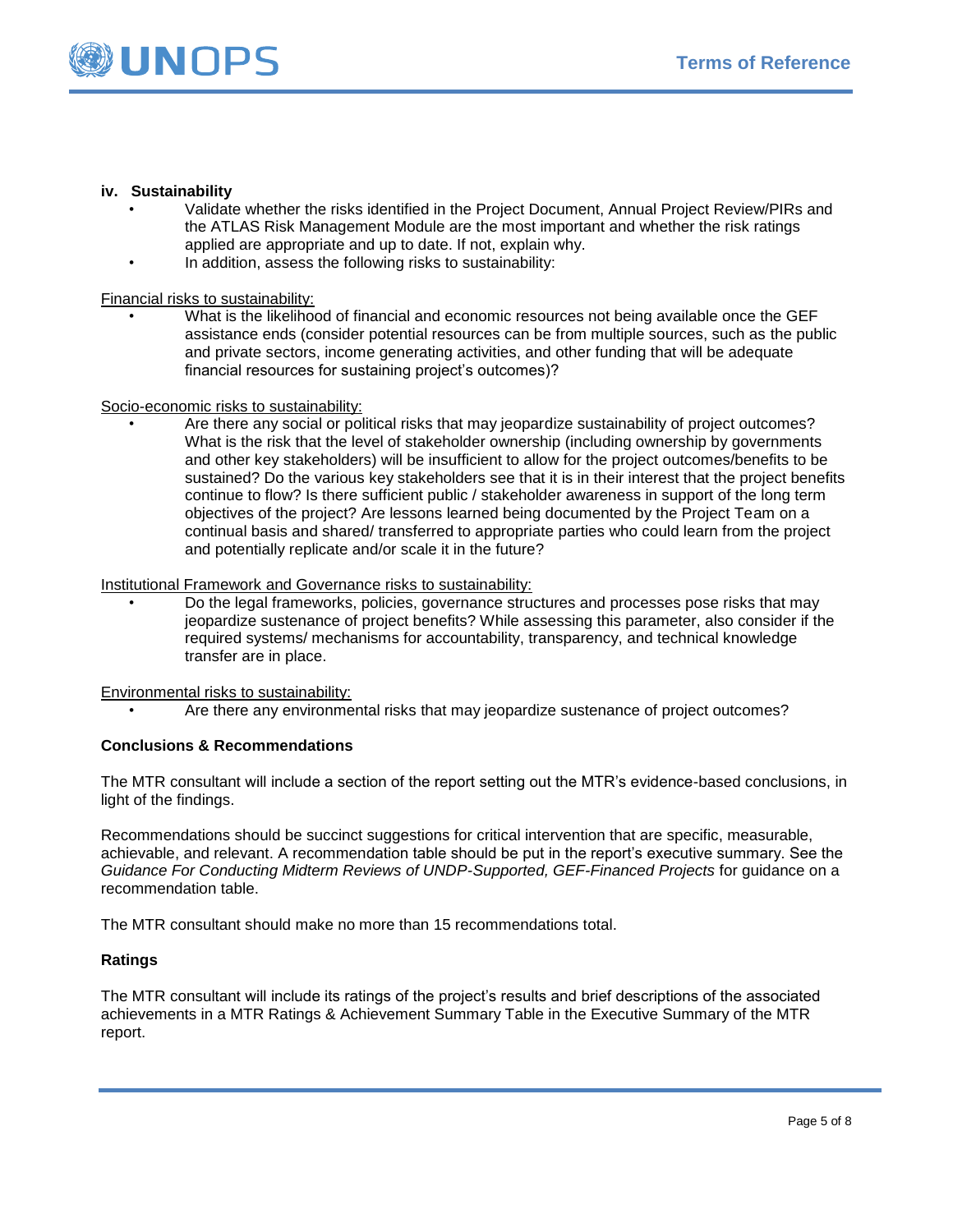

| Measure                 | <b>MTR Rating</b>          | <b>Achievement Description</b> |
|-------------------------|----------------------------|--------------------------------|
| <b>Project Strategy</b> | N/A                        |                                |
| Progress Towards        | Objective Achievement      |                                |
| <b>Results</b>          | Rating: (rate 6 pt. scale) |                                |
|                         | Outcome 1                  |                                |
|                         | Achievement Rating:        |                                |
|                         | (rate 6 pt. scale)         |                                |
|                         | Outcome 2                  |                                |
|                         | Achievement Rating:        |                                |
|                         | (rate 6 pt. scale)         |                                |
|                         | Outcome 3                  |                                |
|                         | Achievement Rating:        |                                |
|                         | (rate 6 pt. scale)         |                                |
|                         | Etc.                       |                                |

# **Table. MTR Ratings & Achievement Summary Table for (Project Title)**

# **MIDTERM REVIEW DELIVERABLES**

| #            | <b>Deliverable</b>             | <b>Description</b>                                                                                                                            | <b>Timing</b>                                             | <b>Responsibilities</b>                                                                                |
|--------------|--------------------------------|-----------------------------------------------------------------------------------------------------------------------------------------------|-----------------------------------------------------------|--------------------------------------------------------------------------------------------------------|
| 1            | <b>MTR Inception</b><br>Report | MTR consultant clarifies<br>objectives and methods of<br>Midterm Review                                                                       | No later than 2<br>weeks before the<br><b>MTR</b> mission | MTR consultant submits<br>to the Commissioning<br>Unit and project<br>management                       |
| $\mathbf{2}$ | <b>Presentation</b>            | Initial Findings                                                                                                                              | End of MTR mission                                        | <b>MTR</b> consultant<br>presents to project<br>management and the<br>Commissioning Unit               |
| 3            | <b>Draft Final Report</b>      | Full report (using guidelines<br>on content outlined in<br>Annex B) with annexes                                                              | Within 3 weeks of<br>the MTR mission                      | Sent to the<br>Commissioning Unit,<br>reviewed by RTA,<br><b>Project Coordinating</b><br>Unit, GEF OFP |
| 4            | <b>Final Report*</b>           | Revised report with audit<br>trail detailing how all<br>received comments have<br>(and have not) been<br>addressed in the final MTR<br>report | Within 1 week of<br>receiving UNDP<br>comments on draft   | Sent to the<br>Commissioning Unit                                                                      |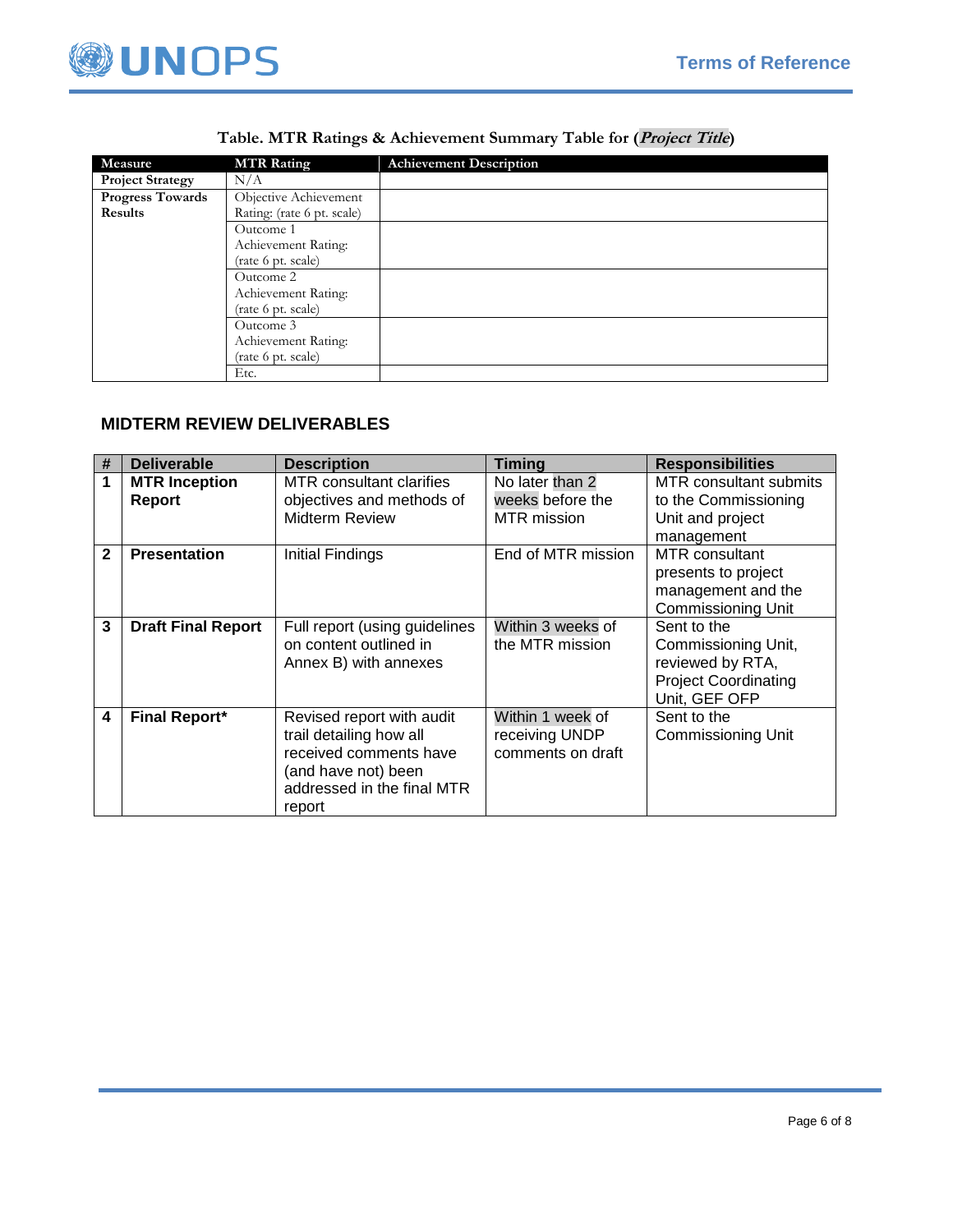

# **4. Qualifications and Experience**

The consultant cannot have participated in the project preparation, formulation and/or implementation (including the writing of the Project Document and should not have a conflict of interest with project's related activities.

**a. Education** (Level and area of required and/or preferred education)

A Master's degree in environment, sustainable development, project management, or a related field.

## **b. Work Experience**

- Minimum 9 years' experience in Results-based Management, biodiversity conservation, climate change or land degradation or related fields.
- Experience working with the GEF or GEF evaluations is considered desirable.
- Experience with the GEF Small Grants Programme will be considered an advantage
- Demonstrated understanding of issues related to gender and Biodiversity Conservation, Climate Change and Land Degradation
- Experience in gender sensitive evaluation and analysis is desired
- Project evaluation/review experiences within United Nations system will be considered an asset
- Fluency in English, spoken and written

# **c. Key Competencies**



Develops and implements sustainable business strategies, thinks long term and externally in order to positively shape the organization. Anticipates and perceives the impact and implications of future decisions and activities on other parts of the organization.

Treats all individuals with respect; responds sensitively to differences and encourages others to do the same. Upholds organizational and ethical norms. Maintains high standards of trustworthiness. Role model for diversity and inclusion.

Acts as a positive role model contributing to the team spirit. Collaborates and supports the development of others. **For people managers only:** Acts as positive leadership role model, motivates, directs and inspires others to succeed, utilising appropriate leadership styles

Demonstrates understanding of the impact of own role on all partners and always puts the end beneficiary first. Builds and maintains strong external relationships and is a competent partner for others (if relevant to the role).

Efficiently establishes an appropriate course of action for self and/or others to accomplish a goal. Actions lead to total task accomplishment through concern for quality in all areas. Sees opportunities and takes the initiative to act on them. Understands that responsible use of resources maximizes our impact on our beneficiaries.